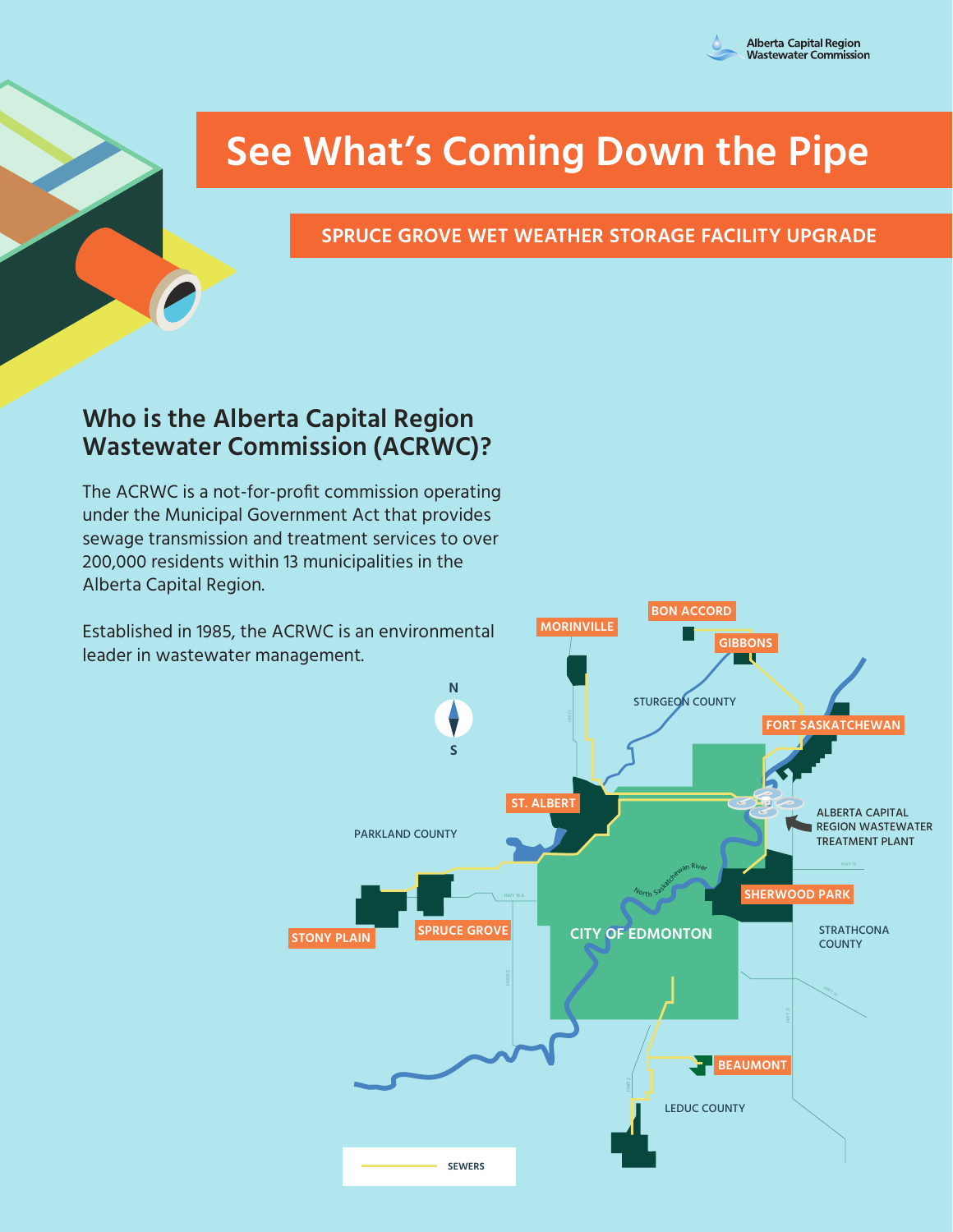# **The Spruce Grove Wet Weather Facility**

### **THE CURRENT FACILITY CURRENT WET WEATHER SYSTEM**

Wastewater from homes and businesses flows through underground pipes to the ACRWC Treatment Plant, where it is then treated. However, when there is a heavy rainfall event, there is potential that the system could be overloaded. To mitigate this, wastewater is temporarily diverted to a separate Wet Weather Storage Facility during these intense rainfall events. **TO WASTEWATER EXECUTE FIGHTS**<br>is then treated. H

Currently when this occurs, ACRWC personnel come to site to manually modify the system to divert the flows into the Wet Weather Storage Facility. The upgrade will allow this work to be done remotely, which will enable the ACRWC to react more quickly and effectively.

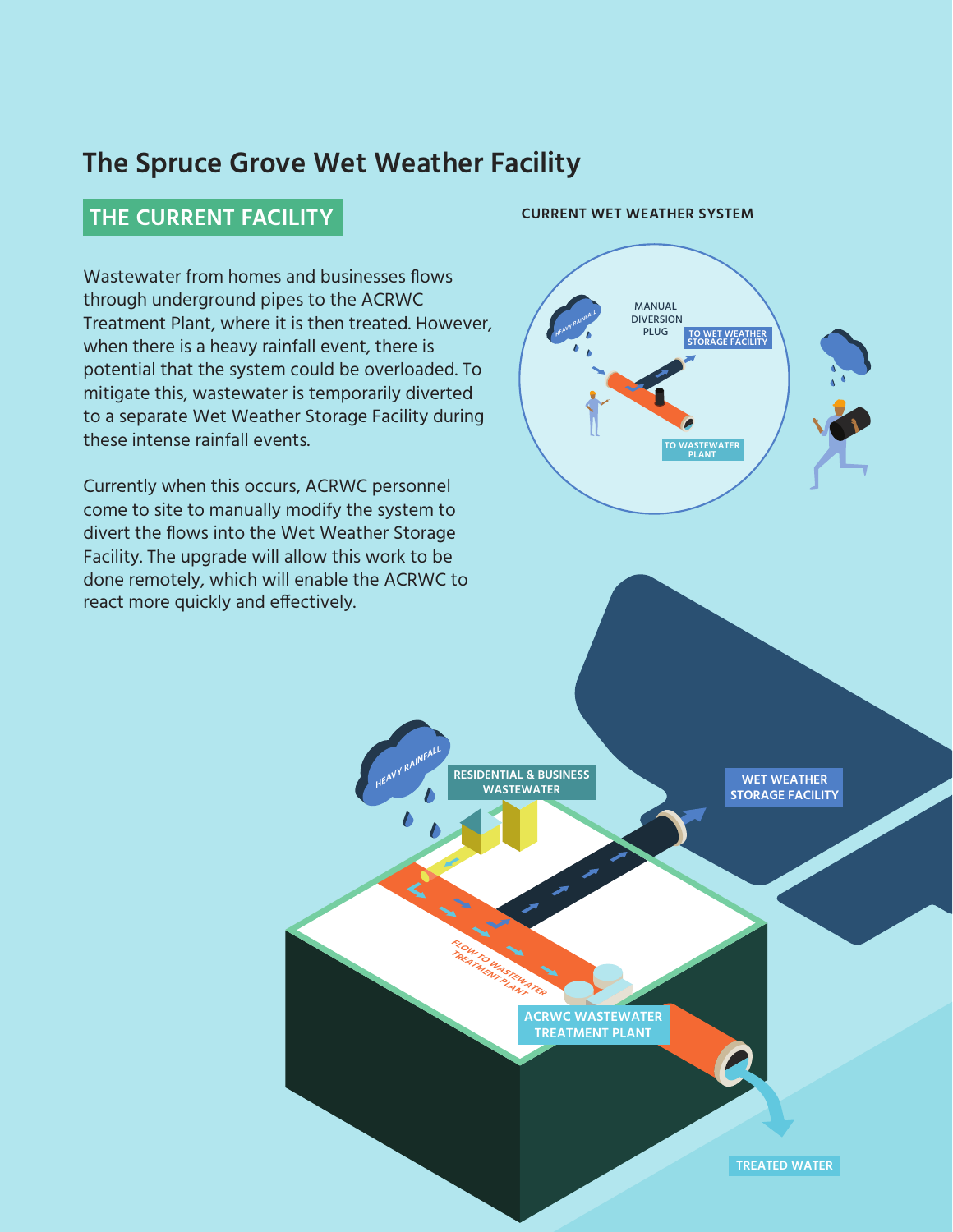### **THE UPGRADED FACILITY**

### **To upgrade the system, the ACRWC is adding:**

- A new, underground diversion gate which will be controlled remotely, resulting in quicker and more efficient response time **HEAVY RAINFALL** MANUAL
- An underground pump station that will allow the ACRWC to pump wastewater that is being stored in the Wet Weather Storage Facility through an underground network of pipes to the ACRWC Treatment Plant
- A new pipeline which will run adjacent to Century Road and connect the pump station to the existing sewer near Township Road 532A

### **The benefits of the new system**

- Environmental benefit (more control over wastewater flow during heavy rainfall)
- System will be more resilient to extreme weather events
- System will be able to be remotely operated
- Wastewater from the Wet Weather Storage Facility will be more efficiently pumped to the ACRWC Plant and treated

# **WET WEATHER STORAGE FACILITY HEAVY RAI<sup>N</sup>FALL FROM TO WASTEWATER** TREATMENT PLANT  **NEW PUMP HOUSE NEW DIVERSION GATES RESIDENTIAL & BUSINESS WASTEWATER ACRWC WASTEWATER TREATMENT PLANT TREATED WATER**

#### **NEW WET WEATHER SYSTEM**